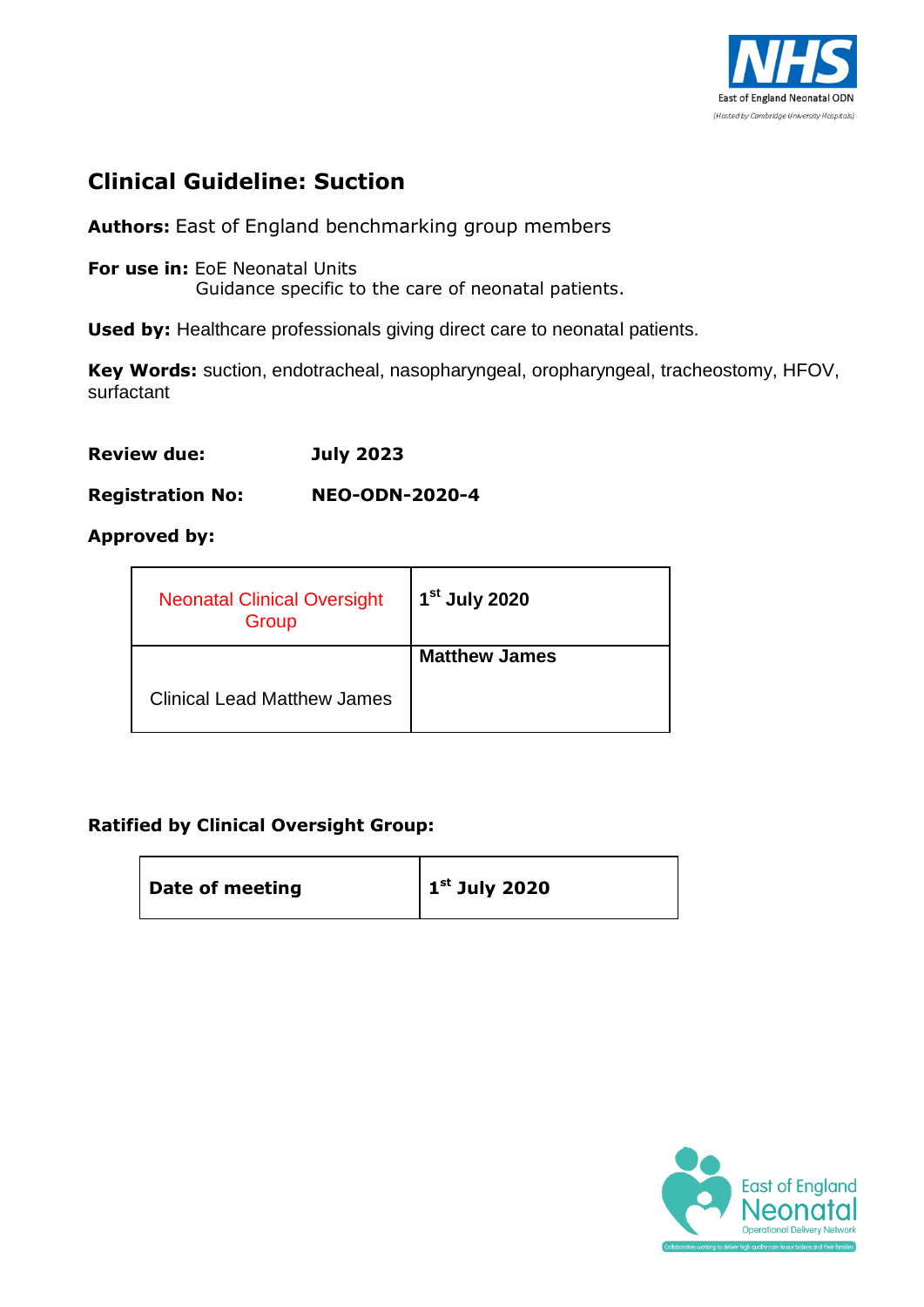

# **1. Scope**

For use in neonatal units in the East of England Neonatal ODN

# **2.Aim**

Airway suction is necessary to remove secretions and prevent obstruction $^1$ . Serious complications may result from the procedure. We aim to achieve a balance by helping without harming<sup>2</sup>.

## **3. Indications for endotracheal suctioning 3,4,5**

- Coarse breath sounds on chest auscultation
- $\mathbb{R}$ Lack of breath sounds on chest auscultation
- $\mathbb{L}$ Reduced chest movement
- Increased work of breathing
- Apnoea
- Bradycardia
- $\mathbb{R}$ Increasing end tidal CO2
- Audible or visible secretions
- **Increasing airway pressures**
- Decreasing minute or tidal volume
- Deteriorating oxygen saturation levels or blood gases  $\hfill\Box$
- Removal of thick meconium particulate under direct vision**<sup>43</sup>**  $\mathbb{R}^+$

**The need for suction should be based on assessment of the infant's clinical status 35 . To help with this clinical decision making, the oxygen saturation, inspired oxygen concentration trend, blood gases, chest movement and tidal volume (Vt) can be assessed, as well as taking into consideration the amount and type of secretions removed during suction performed in the past 12 hours.**

# **3.1 Complications of suctioning**

Atelectasis<sup>38</sup> Hypoxia<sup>6,7,8</sup> Bradycardia 9 Blood pressure changes $^{10}$ Airway trauma eg necrotising tracheobronchitis $^{11}$ Pneumothorax (after closed circuit suction)<sup>5,12,13</sup> Raised intracranial pressure<sup>14,15,16</sup> Nosocomial infection<sup>4</sup> Discomfort<sup>17,18</sup> Tube dislodgement Risk of CoNS colonisation**<sup>43</sup>**

## **3.1.2 Competency**

Oro/nasopharyngeal suction should only be performed by registered nurses, nursery nurses & assistant practitioners who have been deemed competent to do so, following local competencies. Staff yet to attain competence should be under the direct supervision of a nurse already competent in suction Endotracheal (ET) suction must only be performed by a QIS (Qualified in Speciality) neonatal nurse, or by a non-QIS

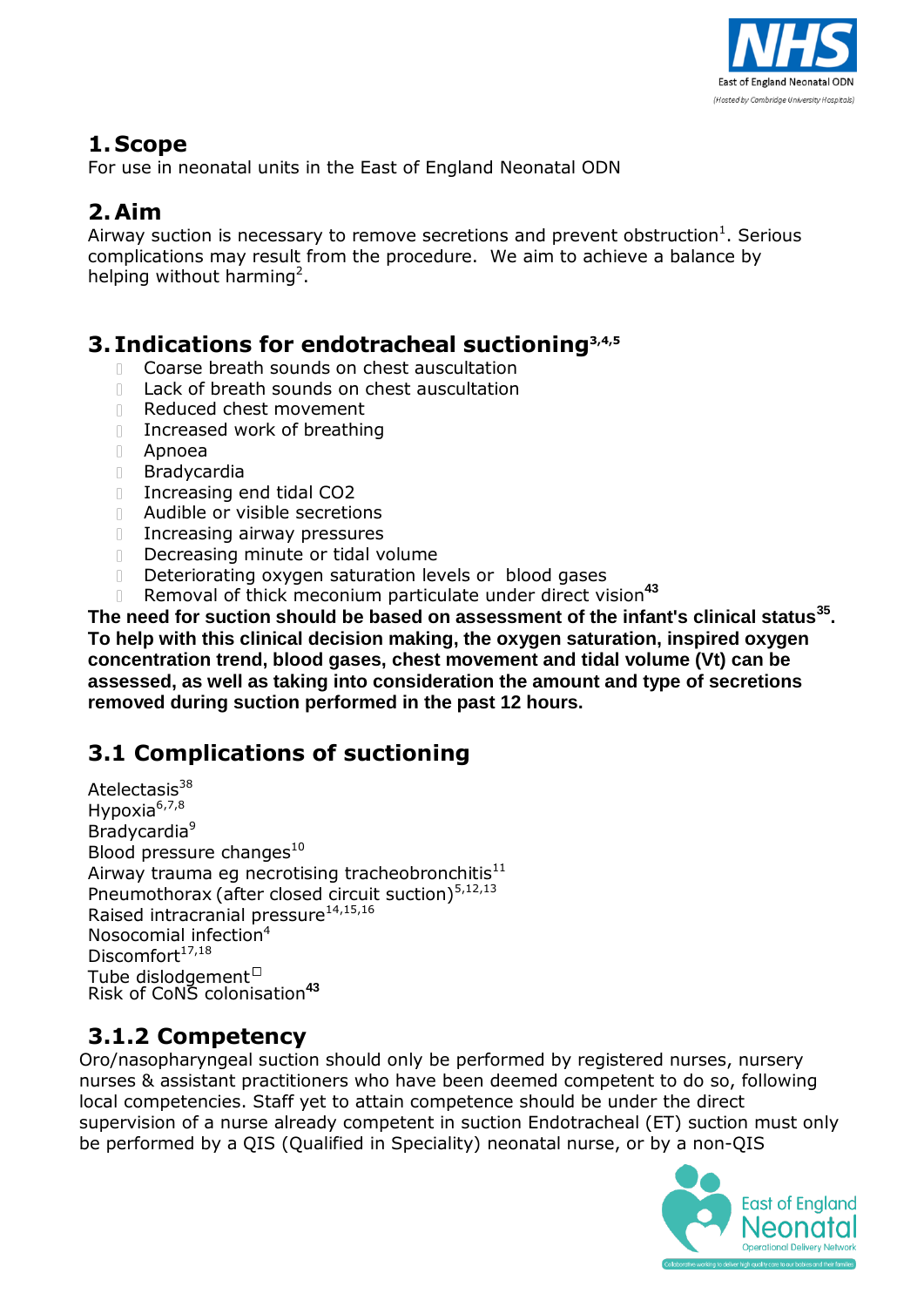

registered nurse undergoing QIS training under the direct supervision of a QIS neonatal nurse.

# **3.2 Precautions**

# **3.2.1 Saline Lavage**

Occasional use of saline when secretions are thick is acceptable even though there is no proven benefit<sup>45</sup>. Saline lavage may nonetheless be necessary when secretions are very thick or when pulmonary haemorrhage has occluded the ET tube, but should only be performed under medical instruction<sup>20,21</sup>.

0.25ml (<2kg baby)  $0.5ml$  ( $>2kg$  baby) should be sufficient to loosen secretions<sup>6,19,34</sup>. Always use a plastic saline ampoule.

# **3.2.2 Pre-oxygenation**

Although there appears to be evidence suggesting that pre-oxygenation can significantly reduce hypoxemia related to ET suction, this procedure has in fact been found to have long-term adverse effects on the infant. These include retinopathy of prematurity, parenchymal lung damage and oxygen free radical damage and therefore should not be common practice<sup>22,36</sup>.

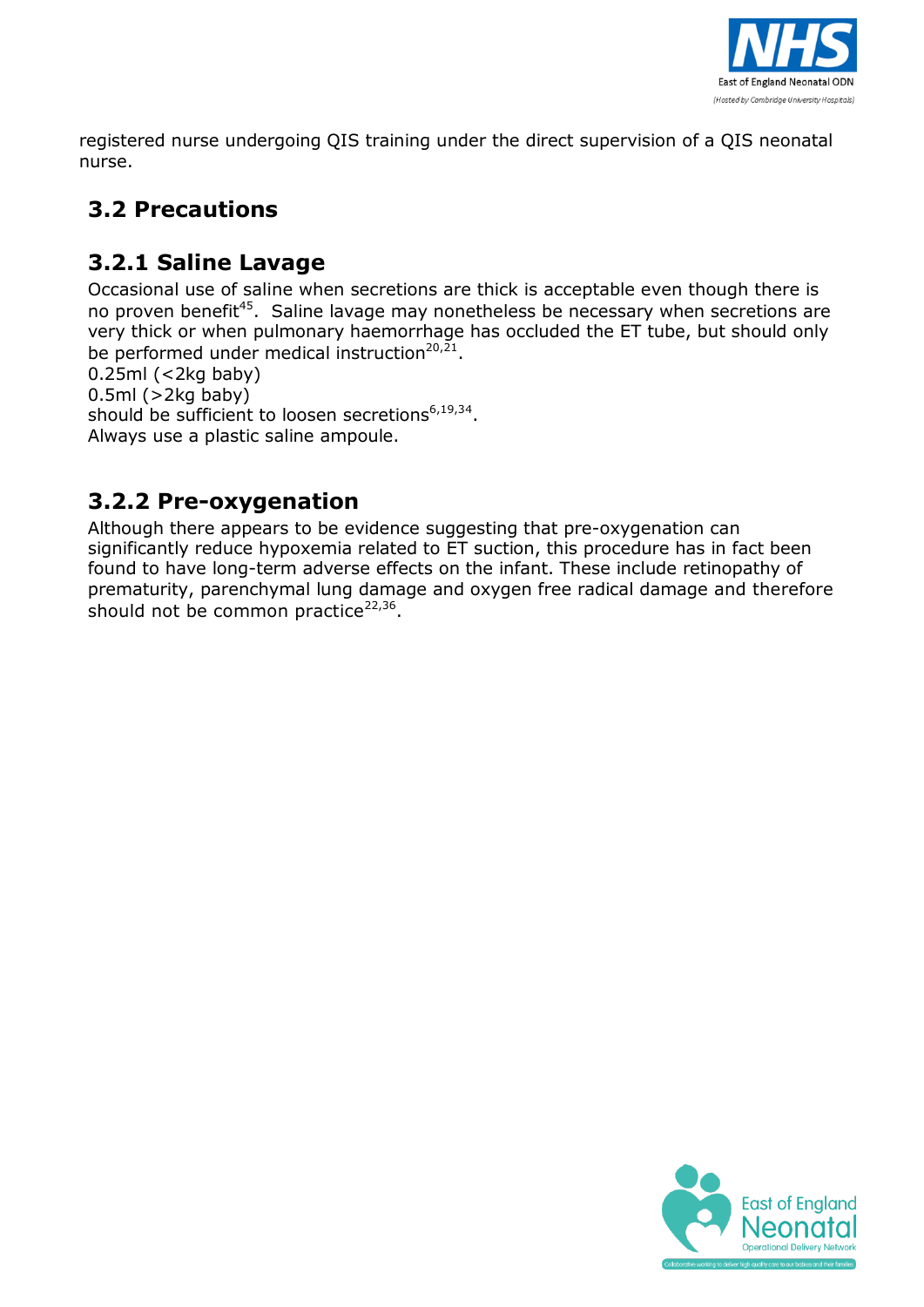

# **3.2.3 Catheter size & length**

The suction catheter should not totally occlude the airway<sup>23,26</sup>. The recommendation for size of catheter is one of not more than half the inside diameter of the endotracheal tube (OD:ID of 2:1)  $^{23,24,36}$ . The catheter should be inserted to a pre-determined length and should not be advanced beyond the ET tube tip $^{31,36}$ .

| ET Tube size | Catheter size |
|--------------|---------------|
| 2.5          | 5FG           |
| $3.0 - 3.5$  | $6 - 7FG$     |
| $4.0 - 4.5$  | 8FG           |

## **3.2.4 Closed versus open suction technique**

Closed suction technique is proven to have less impact on the oxygen requirements during and after suctioning but there is no evidence to suggest that this is superior to open ended suctioning<sup>25</sup> and therefore if your unit has a choice then a clinical judgement needs to be made as to which technique you use.

# **3.2.5 Duration and timing of suction**

When suction is necessary as part of clustered care, it should ideally be performed at the end of the care episode, allowing the infant adequate time to recover before other routine procedures are carried out. As it commonly takes between 30 minutes $9$  and 1 hour<sup>7</sup> to recover from endotracheal suctioning, minimal handling should be observed for this length of time following ET suction<sup>2</sup>.

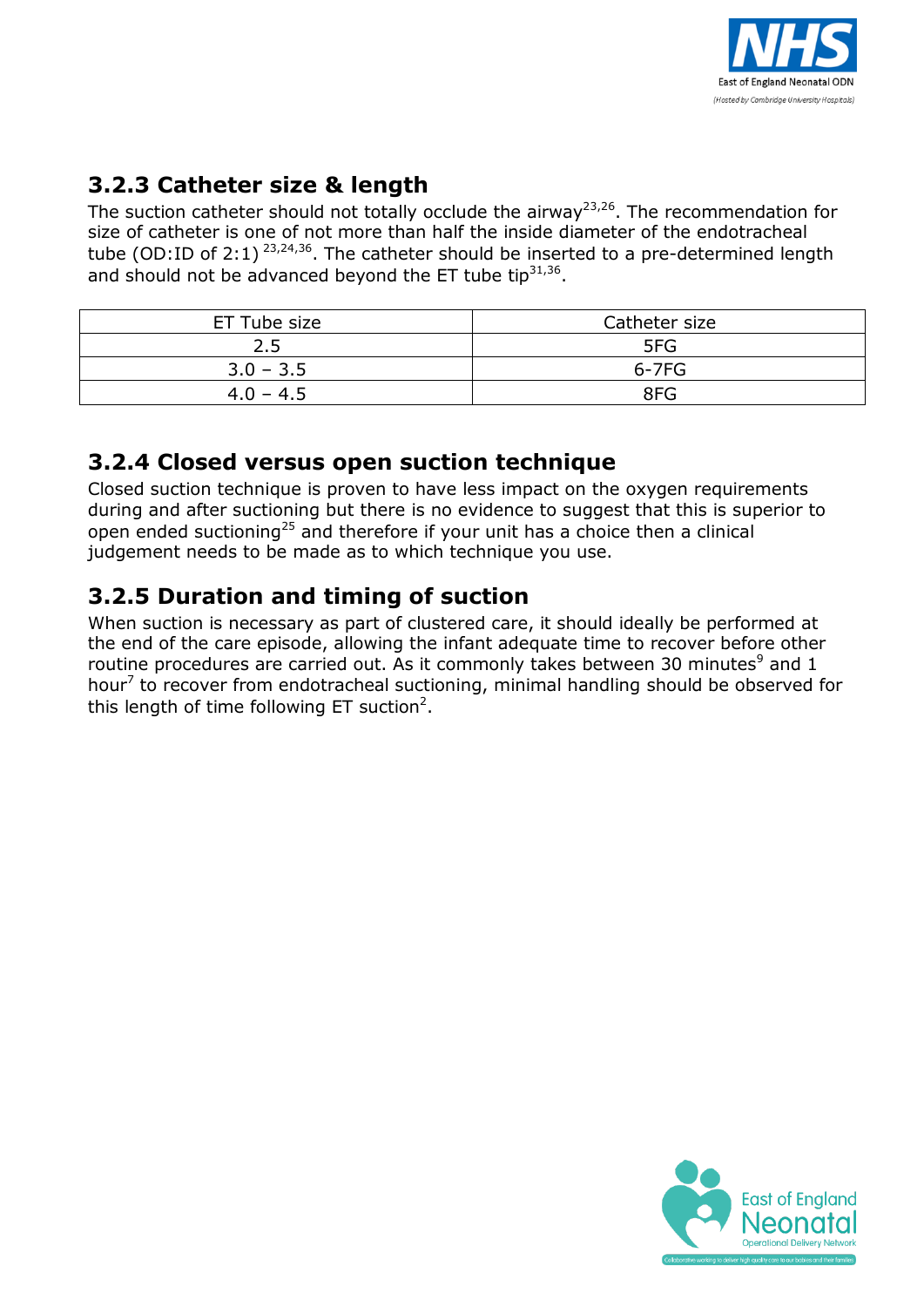

# **3.2.6 ANTT**

Aseptic Non-Touch Technique should be used for all suction procedures<sup>42</sup> As well as PPE.

# **3.2.7 Surfactant administration via ETT & suction**

If pulmonary secretions are prominent prior to surfactant administration, suctioning prior to dosing may lessen the probability of mucus plugs obstructing the endotracheal tube following surfactant administration. If possible, suction should be avoided for at least one hour after surfactant administration, with the exception of life-threatening circumstances. 37

# **3.2.8 Assessment of need**

For all types of suction, an assessment of need should be undertaken:

- Have the physiological parameters changed?
- **Is the chest moving?**
- Has the tidal volume or minute volume decreased?
- What was the result of the most recent blood gas?
- Auscultate the chest are the breath sounds noisy, is air entry equal?
- Has the oxygen requirement increased?
- What were the secretions like on the last suction event?
- When was the last suction performed?
- Has the infant recently been handled?

If the parents are present, explain the reason for suctioning and the procedure.

# **4. Closed Suction of Endotracheal Tubes**

# **4.1 Setting up the closed suction**

- 1. Select the correct size of catheter, if the catheter is too large for the tube it will occlude the airway and lead to hypoxia. As a rough guide, the French size of the catheter should be approximately twice the diameter of the ETT. Eg A 6Fr catheter is correct for a size 2.5, 3.0 or 3.5mm ETT.
- 2. Select the correct size Y-adapter for the ETT. The Y-adapter stays on the ETT and replaces ETT connector e.g. the blue connection on a Portex tube.
- 3. Connect the catheter to the Y-adapter.
- 4. Take out the ETT connector and attach the larger port to the ventilator tubing.
- 5. Attach the daily change sticker across the bottom of the thumb control valve, and then lock the thumb valve by rotating the white button on the suction valve. **The catheter should be changed every 24 hours.**

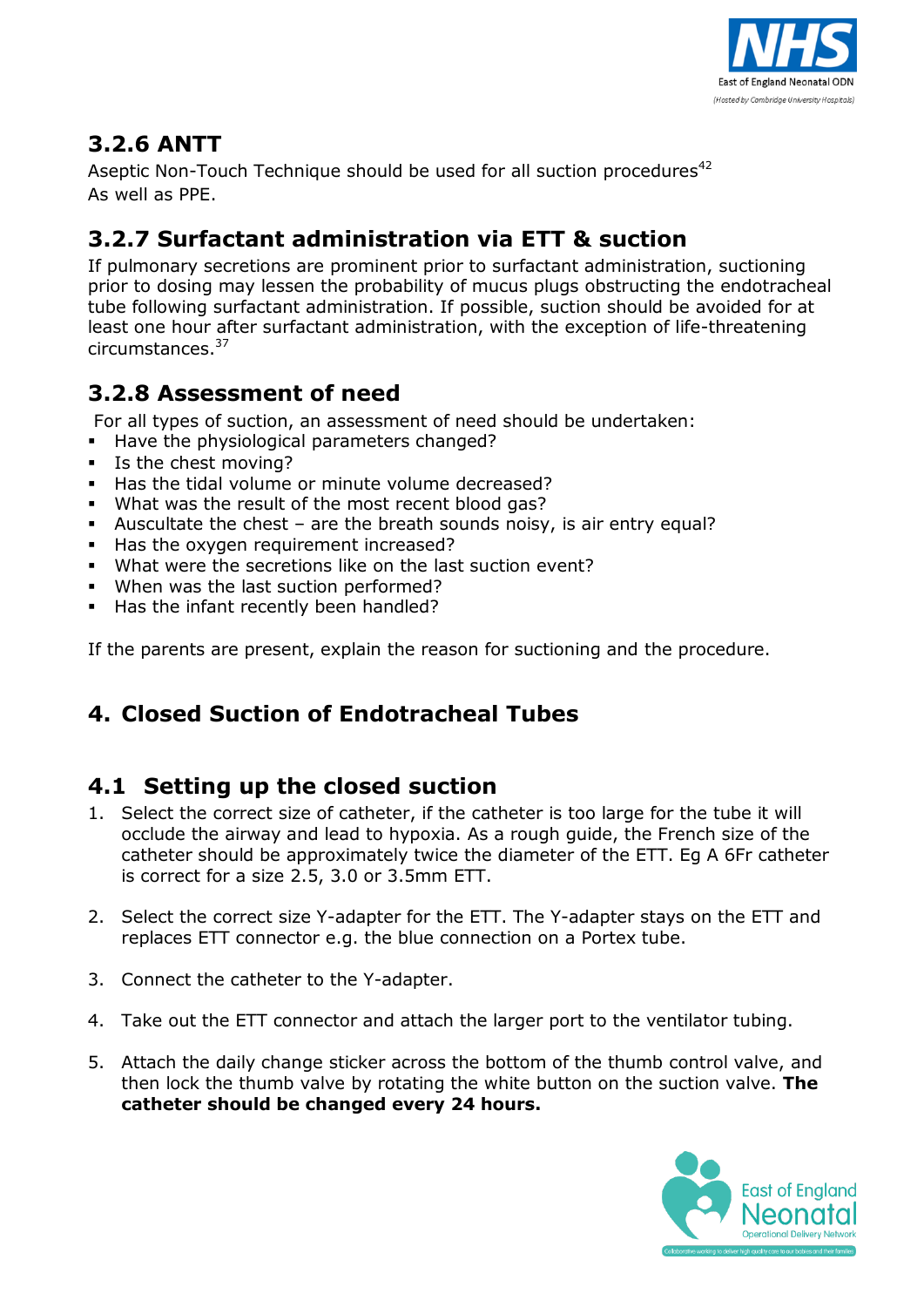



Figure 1: Measuring the depth of the catheter

#### **4.2 Procedure**

- 1. Closed suction should be a two person procedure to ensure that the ETT is held throughout and that the infant is supported.
- 2. Wash hands & apply non-sterile gloves <sup>41,42</sup>.
- 3. Ensure the suction tubing is connected to the closed suction unit.
- 4. Check that the wall suction is working by depressing the white button. Add 10% to the normal settings for wall suction e.g.  $10$ kpa +10% = 11kpa or 60mmHg + 10%  $= 66$ mmHg<sup>23,25</sup>.
- 5. Support the Y-connector and ETT throughout the procedure. It may be easier to have the second person to do this, then they can also be supporting the infant with a quiet hand on the head or by containment.
- 6. Check the number on the ETT closest to the ETT adapter then add 5cm to that figure. This will give the depth to which the suction catheter needs to be passed e.g. ETT at  $9cm + 5 = 14$ . The colour that is in front of the calculated number should the correct depth that the catheter is passed to. This calculation should be added to the cot card and the ITU chart to ensure that a clear record is made.



Figure 3: Documenting the calculation Figure 2: Checking the depth of the catheter

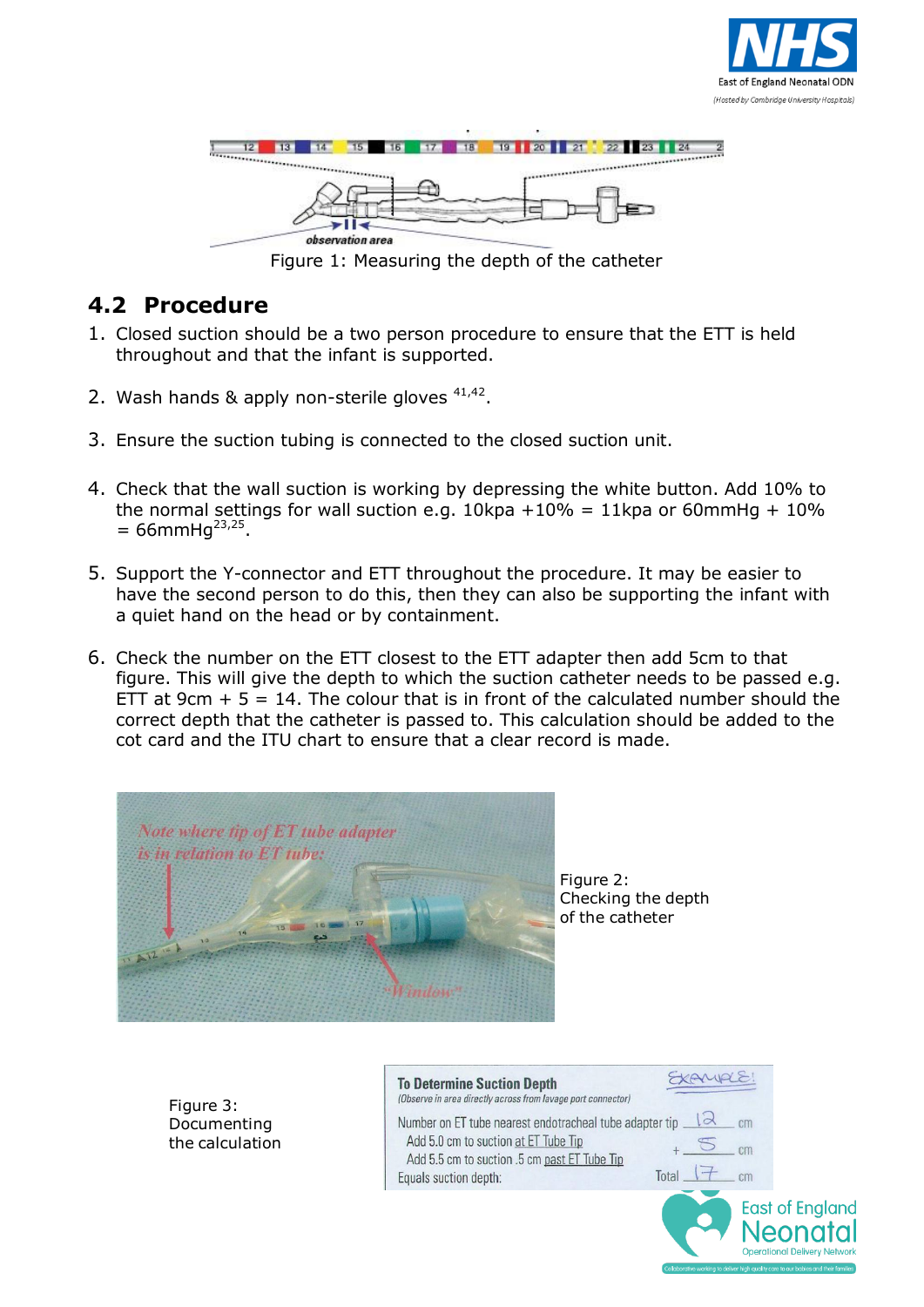

- 7. Push the catheter forward and advance it into the airway. Do not let go of the catheter but lighten the grip to allow the plastic sleeve to slide back over the catheter. The catheter is gripped by PEEP seal allowing the catheter to advance whilst the sleeve remains out of the way.
- 8. Slowly advance the catheter until you see the coloured strip in the cleaning port. This position will ensure that the tip of the catheter is near the end of the ETT.
- 9. Apply suction. Wait for 2 seconds, if the infant tolerates it, and then withdraw the catheter **slowly** back. Because the infant remains ventilated throughout the procedure the actual suction can take up to 8 seconds. If the infant does not tolerate then the procedure should be stopped and the suction catherter withdrawn.
- 10. Withdraw the catheter until the black tip is within the cleaning chamber. It is also important to fully withdraw the catheter, as leaving it inside the ETT may restrict ventilation. In addition it poses the risk of inadvertently cutting the suction catheter when cutting the ETT, which could result in the cut end of the catheter lodging in the patient's airway. (As per Patient Safety Alert, July 2014)<sup>39</sup>
- 11. With the black tip inside the cleaning chamber apply suction, the ETT in a position parallel to the cot and at the same time instil 0.5-1.0ml saline via the administration port. Secretions should be seen in the clear tubing in front of the suction valve. Use as little saline as is needed to clear the catheter, repeat if necessary until all secretions are removed from the catheter. This **MUST** be performed after every suction event.
- 12. Replace the cap over the administration port and and turn off the wall suction when finished.

13. If saline lavage is indicated (see 3.2.1), advance the catheter tip to the infant's lips with the ETT tilting downwards, instil the saline and suction as above.

## **5. Endotracheal Suction (Open)**

#### **5.1 Equipment**

- **Stethoscope**
- Gloves either clean or sterile.  $40,41,42$
- **Appropriate sized suction catheters**
- Suction bottle connected to suction apparatus pressures set 60-80mmHg (8-  $10$ kpa)<sup>5,23</sup> and suction connecting tube
- **Pre-cut tape measure for suction catheter measurement**
- **Saline, syringe and filter needle if required**
- Rubbish bag

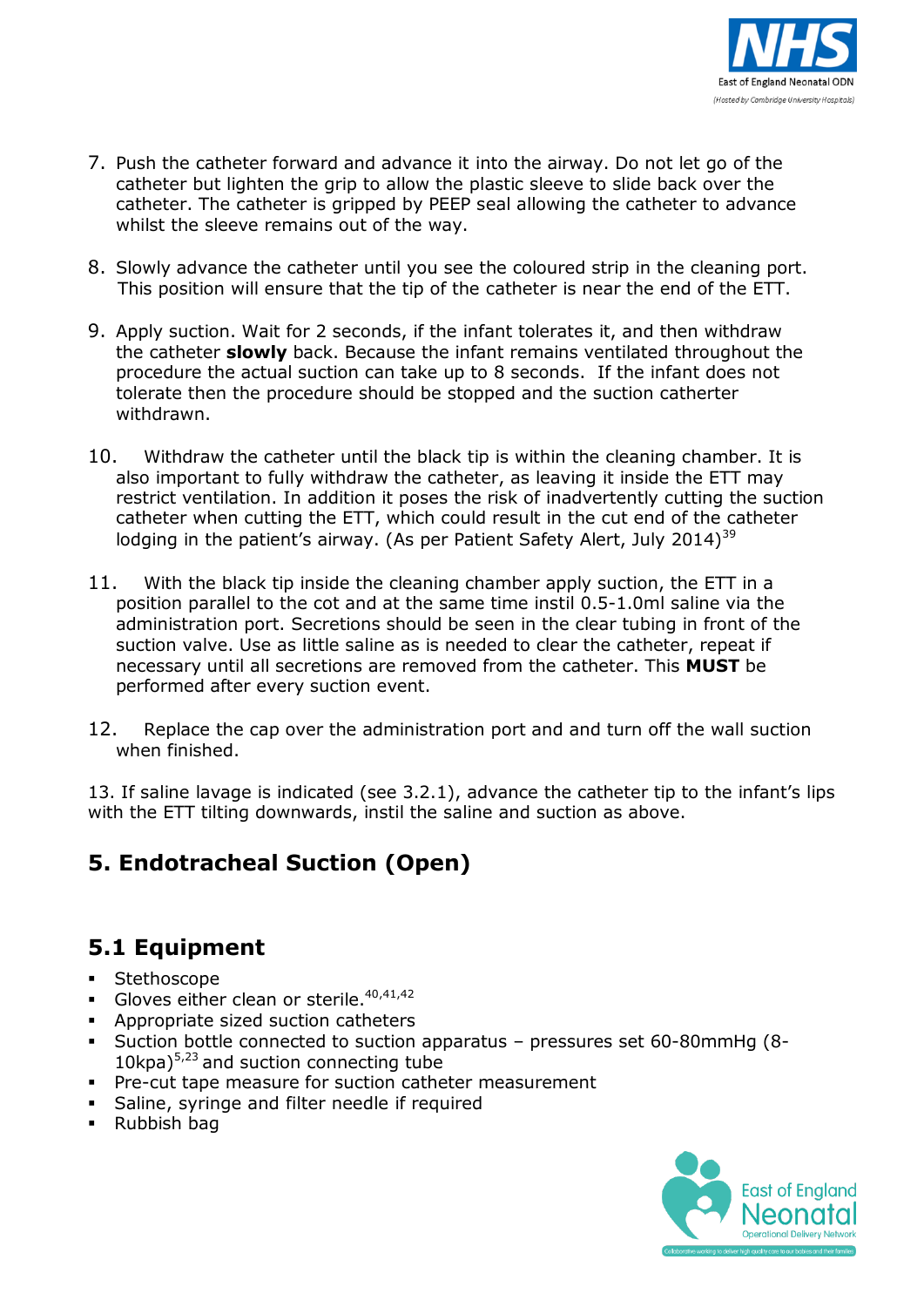

- Sterile water (to rinse suction tubes after the procedure)
- **•** Documentation

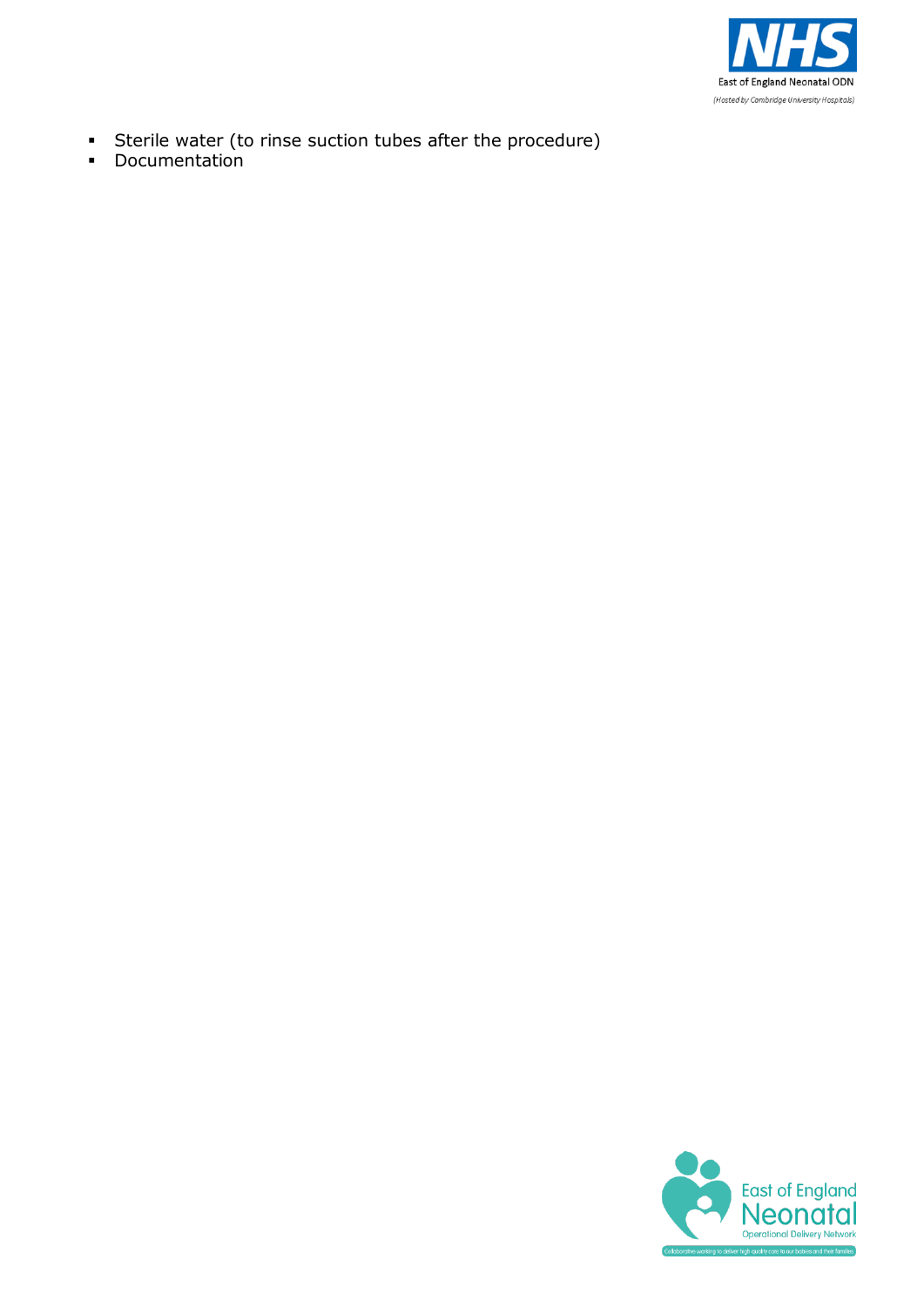

#### **5.2 Preparation**

- 1. Wash hands
- 2. Prepare equipment
- 3. Using a filter needle draw up saline into syringe if required (see 3.2.1), taking care not to touch key parts, and replace syringe back into paper packet
- 4. Attach suction catheter to suction tubing, leaving catheter in the protective packaging to prevent contamination
- 5. Check the vacuum pressure ensuring that the maximum negative pressure does not exceed 60-80mmHg (8-10kpa) 5
- 6. Determine length of endotracheal tube (including any dead space and length of the blue ETT hub). This is the length you will need to pass the suction catheter to ensure that the catheter reaches the end of the ETT tip<sup>27,28,29</sup>. This can be achieved by observing the markings of the suction catheter or by measuring the catheter against a pre-cut tape measure which may be stuck to the inside of the incubator. The catherter should remain within its packaging to ensure sterility is maintand.

#### *Emergency suction*

For emergency suction of the ETT, step 7 of the preparation procedure may not be achievable. It may be necessary to increase the inspired oxygen concentration in response to desaturation, but in some cases (such as blocked ETT) waiting until the oxygen saturation is >90% is not practical. Suction in this situation should be performed to prevent further desaturation or bradycardia.

- 7. Auscultate the chest prior to suctioning to have baseline information on which to compare post suctioning auscultation
- 8. Position the head in the mid-line if possible to reduce changes to cerebral blood flow.
- 9. Where possible organize another person/parent to help with the procedure to allow the infant to be contained during the suctioning as it has been shown to aid recovery.

## **5.3 Procedure**

- 1. Wash hands and apply gloves $42$ .
- 2. If preferred, put two gloves onto the dominant hand. Double gloving means that the top glove can be removed to contain the catheter after the suctioning is

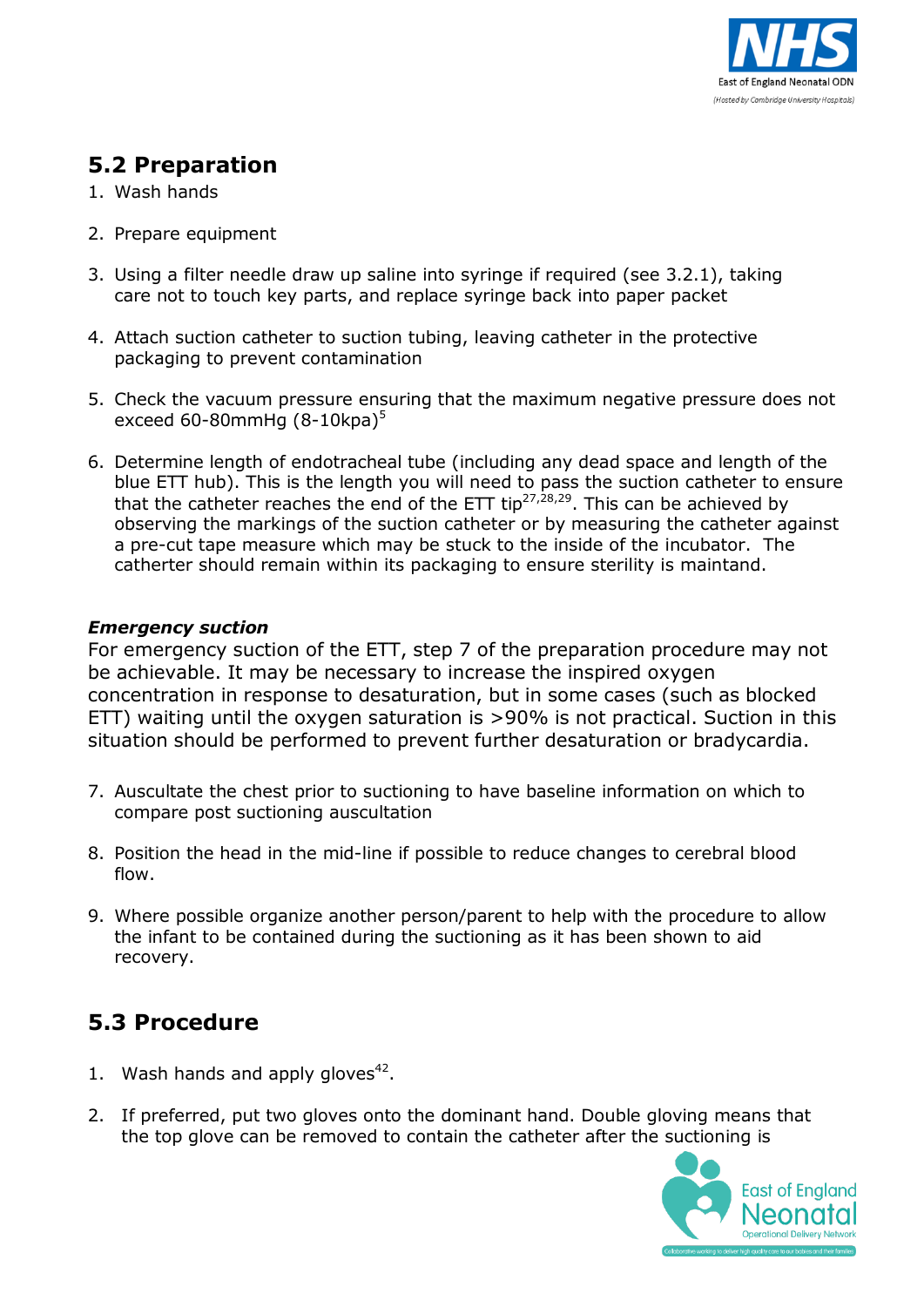

complete.

- 3. If only using I pair of gloves then ensure that the suction catheter is placed directly into your rubbish bag after use
- 4. Withdraw suction catheter from protective packaging and hold in the sterile double gloved hand.
- 5. Silence ventilator alarm with other hand.
- 6. Detach ETT from ventilation tubing with non-dominant hand
- 7. Steady the ET tube with the non-dominant hand and insert the suction catheter down the ETT to the pre-determined length with the gloved hand. The catheter should not advance beyond the end of the  $ETT^{11,31}$ , as doing so can cause damage to the carina.
- 8. Apply suction
- 9. Withdraw catheter, whilst applying suction. It should take no longer than 4 5 seconds to completely withdraw catheter.
- 10. Re-attach ventilation tubing to the ETT.
- 11. Assess tolerance of the procedure by observing oxygen saturation, colour, heart rate and activity.
- 12. Adjust the FiO<sub>2</sub> to stabilise the oxygen saturations of the baby and reset to baseline requirements when the baby reaches pre-suction apex and oxygen saturation levels
- 13. Auscultate the chest and repeat suction as necessary
- 14. If further suction is needed, repeat the procedure from step 3 using a new suction catheter each time. Usually 1-2 attempts are sufficient to clear ET secretions
- 15. Routine use of saline isn't recommended (see section 3.2.1), but if there are indications, (such as thick secreations or blood from pulmonary haemorrahage occluding the tube), for using saline, instil this into the ETT prior to Step 2 above. Reconnect the ventilator for a minimum of 5 breaths to ensure that the saline has thoroughly moistened the ETT.
- 16. Observe and document colour, quantity and type of secretions in the suction catheter.
- 17. Continue containment if the infant has not tolerated the procedure well.

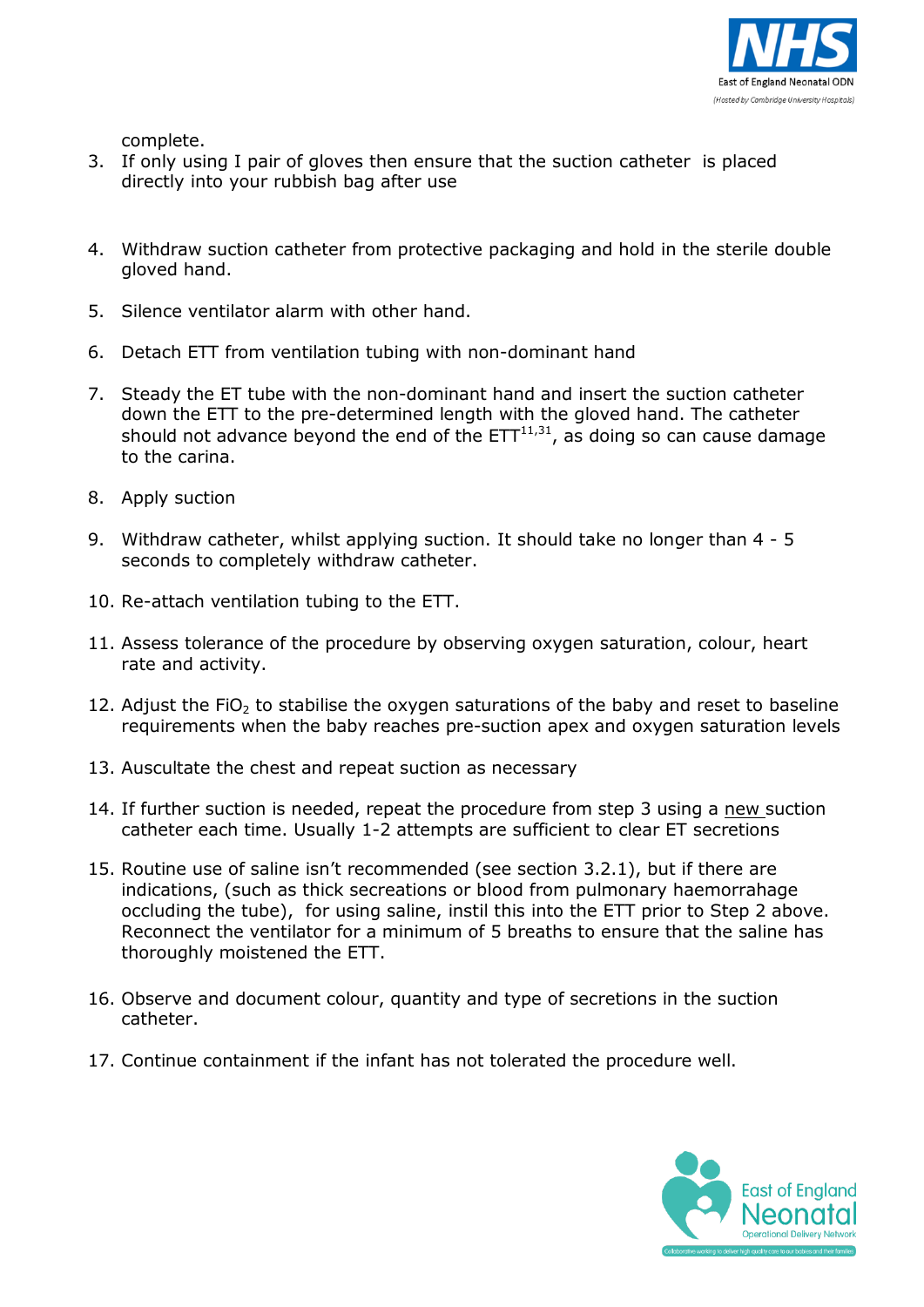

# **5.4 Following the Procedure**

- 1. Remove the glove from the dominant hand by inverting it over the used catheter
- 2. Dispose of waste in clinical waste bin
- 3. Use water to clean through suction tubing and turn suction off
- 4. Wash hands
- 5. Document the procedure, including amount, type and colour of secretions. If fresh blood is obtained, report to medical staff immediately. Tolerance and effectiveness of the suctioning should also be documented.

# **5.5 Collecting a Specimen**

#### *Additional equipment needed*

Mucus trap Ampoule of sterile water/saline

# **Procedure**

- If a specimen is required, a mucus trap should be attached between the suction tubing and the suction catheter.
- ET suction should then be performed in the same way as detailed in the guideline.  $\Box$
- Following suction the sterile water should be suctioned through the catheter into the  $\mathbb{R}$ mucus trap before it is sealed.

# **6. Additional Information**

# **6.1 HFOV and suctioning**

The procedure for ET suction is exactly the same for infants receiving HFOV or conventional ventilation.

After instilling the saline, it may be necessary to oscillate for a few seconds, as there is no great pressure shift to get the saline into the ETT.

In some situations the mean airway pressure may need to be briefly increased by 1- 2cm to re-recruit alveoli and stabilise ventilation, but care must be taken to reduce back to initial settings within a specific time frame (discuss on ward round with consultant) to avoid any over-distension of already damaged lungs.

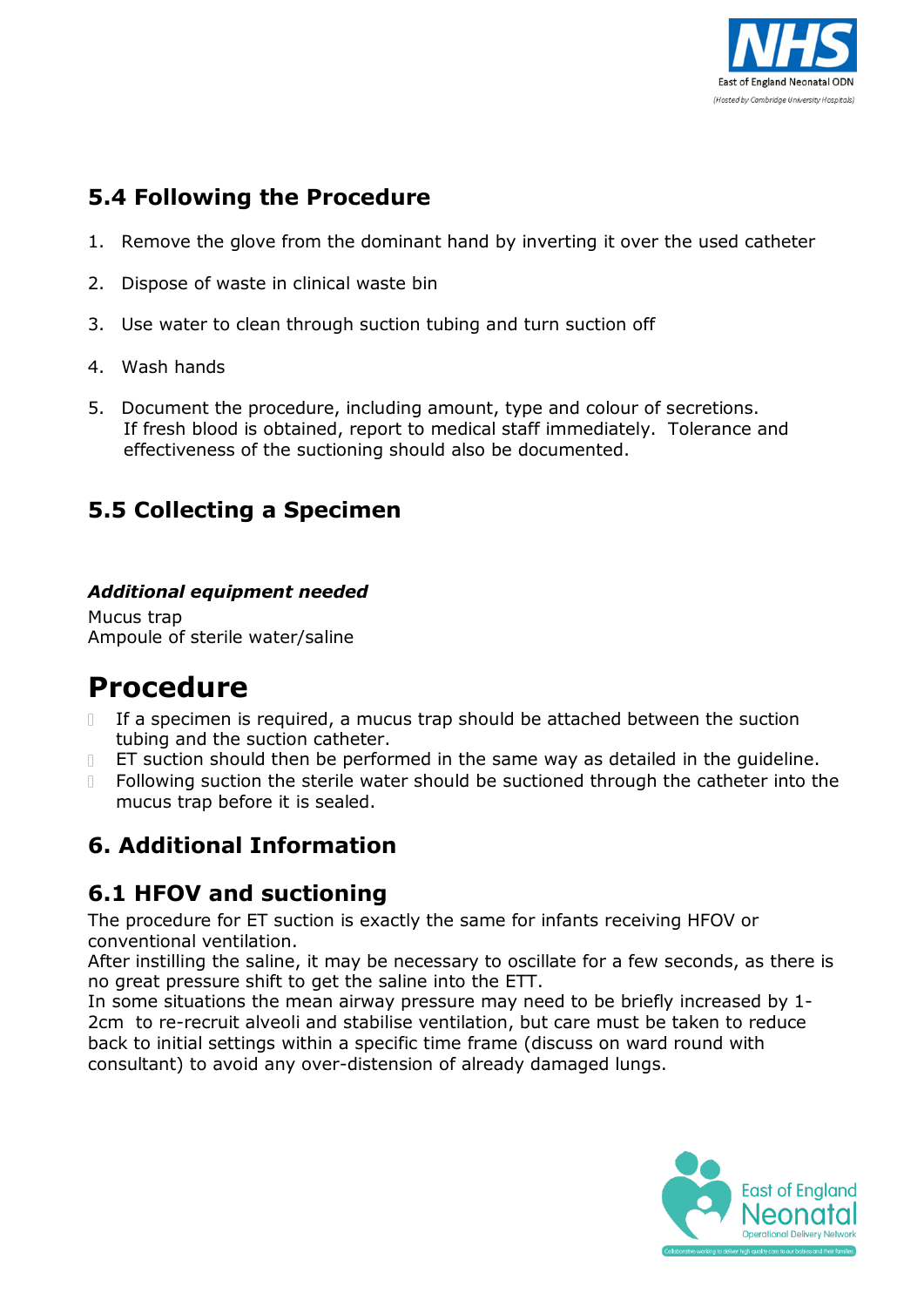

# **7. Oropharyngeal or nasopharyngeal suction**

# **7.1 Preparation**

- 1. Wash hands
- 2. Prepare equipment needed for nasopharyngeal suction. Catheter size will vary based on baby's size and gestation (typically 6Fr – 10Fr, though a Yankauer may be needed for thick meconium).
- 3. Attach suction catheter to suction tubing, leaving catheter in the protective packaging to prevent contamination
- 4. Check the vacuum pressure ensuring that the maximum negative pressure does not exceed 60-80mmHg (8-10kpa)<sup>5</sup>.
- 5. Observe pre-suctioning saturation, apex beat and blood pressure (if monitored) and ensure the infant is well oxygenated prior to procedure without "pre-oxygenating"
- 6. Where possible organize another person/parent to help with the procedure to allow the infant to be contained during the suctioning as it has been shown to aid recovery.

# **7.2 Procedure**

#### *7.3 Nasal suction*

- 1. Wash Hands and apply gloves
- 2. Measure the catheter from the mouth to the suprasternal notch to estimate the length required for insertion $30$
- 3. It may be necessary to lubricate the tip of the catheter in some saline/water to prevent trauma to the lining of the nose.
- 4. Introduce the catheter gently into the nostril and ease it to the back of the pharynx to the predetermined length.
- 5. Apply suction and gently withdraw the catheter not taking more than 10 seconds. Suction should not be applied whilst inserting the catheter as this causes mucosal irritation or damage and can potentially lead to hypoxia.



*7.4 Oral suction*

1. Wash hands and apply gloves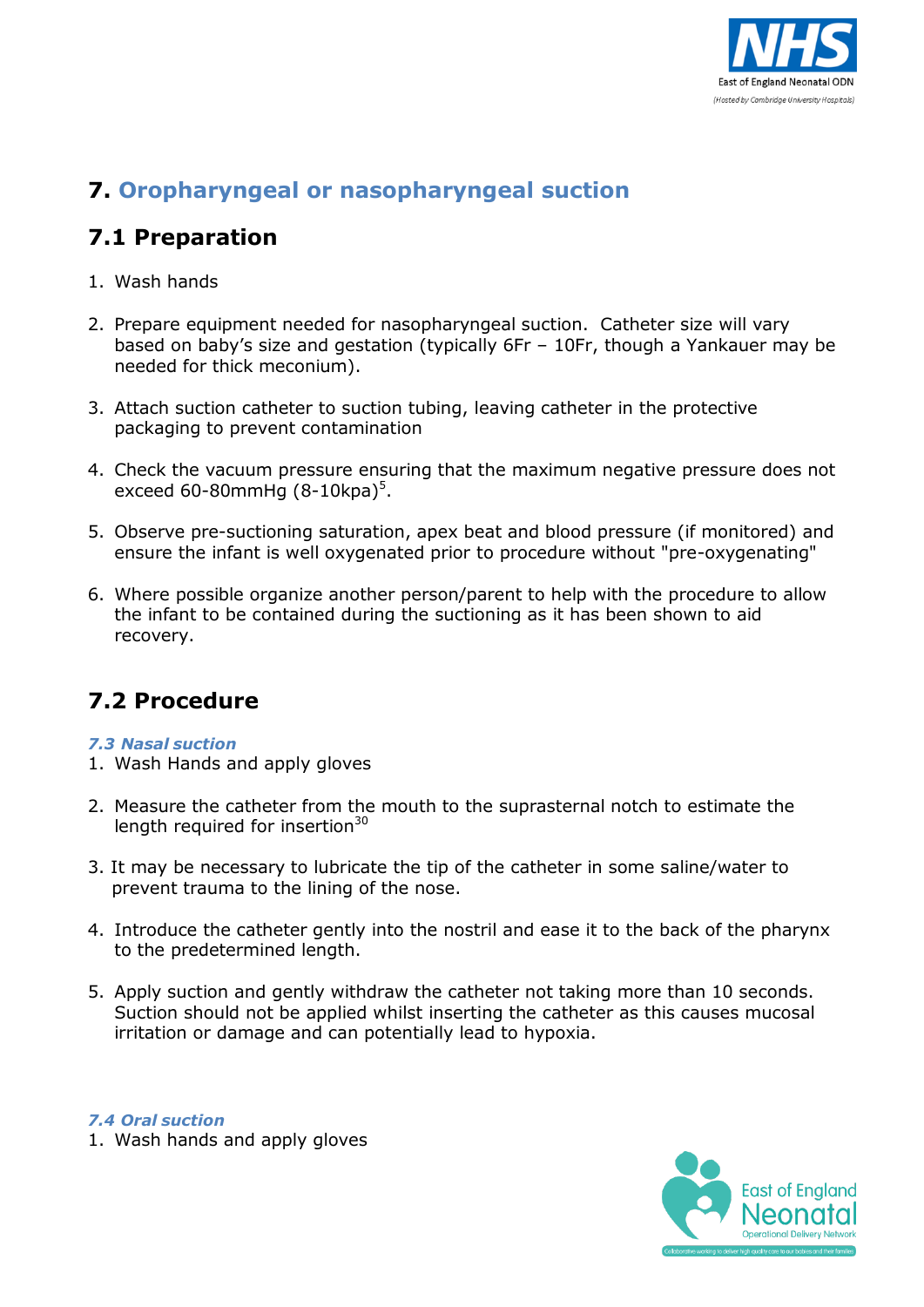

- 2. Measure the catheter from the mouth to the suprasternal notch to estimate the length required for insertion
- 3. Gently insert the catheter into the mouth in an upward and backward direction, if the infant has a gag reflex he/she may cough
- 4. Apply suction and gently withdraw the catheter not taking more than 10 seconds. Suction should not be applied whilst inserting the catheter as this causes mucosal irritation, damage and can potentially lead to hypoxia.

#### **8. Tracheostomy suction**

- 1. The suction equipment should be pre-set at  $60-80$  mmHg (or 8-10kpa)<sup>5</sup> to minimise the risk of trauma and atelectasis.
- 2. Measure the depth to which the suction tube needs to be passed against an identical tracheostomy tube<sup>33</sup>. Suction catheter diameter should be less than half the size of the tracheostomy tube to reduce the potential for hypoxia. As a guide, practitioners should double the size of the tracheostomy tube to obtain the appropriate size catheter. Eq. Size  $4.0$  tracheostomy tube = size 8fg suction catheter<sup>38</sup>.
- 3. Wash hands, dry and apply alcohol hand rub to reduce the risk of infection
- 4. Open the suction catheter and attach to the tubing, leaving the rest of the catheter in the packet to keep the catheter as clean as possible
- 5. Put on two non-sterile gloves on your dominant hand to minimise the risk of infection. The gloves should be non-powdered to prevent the introduction of powder into the airway<sup>40,41,42</sup>.
- 6. Saline instillation is not recommended and pre-suction saline nebulisers are preferred to loosen secretions $32,33$ . (see 3.2.1)
- 7. Insert the catheter into the tracheostomy tube. **DO NOT** pass catheter beyond end of tracheostomy tube (check the length by measuring against another tube).
- 8. To minimise irritation of the mucous membranes apply suction to the side port only as the catheter is gently removed. Do not rotate the catheter as it is withdrawn<sup>32</sup>.
- 9. Any pass of the suction catheter should not take longer **than** 10 seconds<sup>32</sup>.
- 10. Reassess the infant to determine whether further suctioning is necessary, ensuring infant has recovery time between each pass. Use a new sterile catheter on each occasion.
- 11. Observe for recovery of oxygenation, heart rate, respiration altering  $FiO<sub>2</sub>$  if

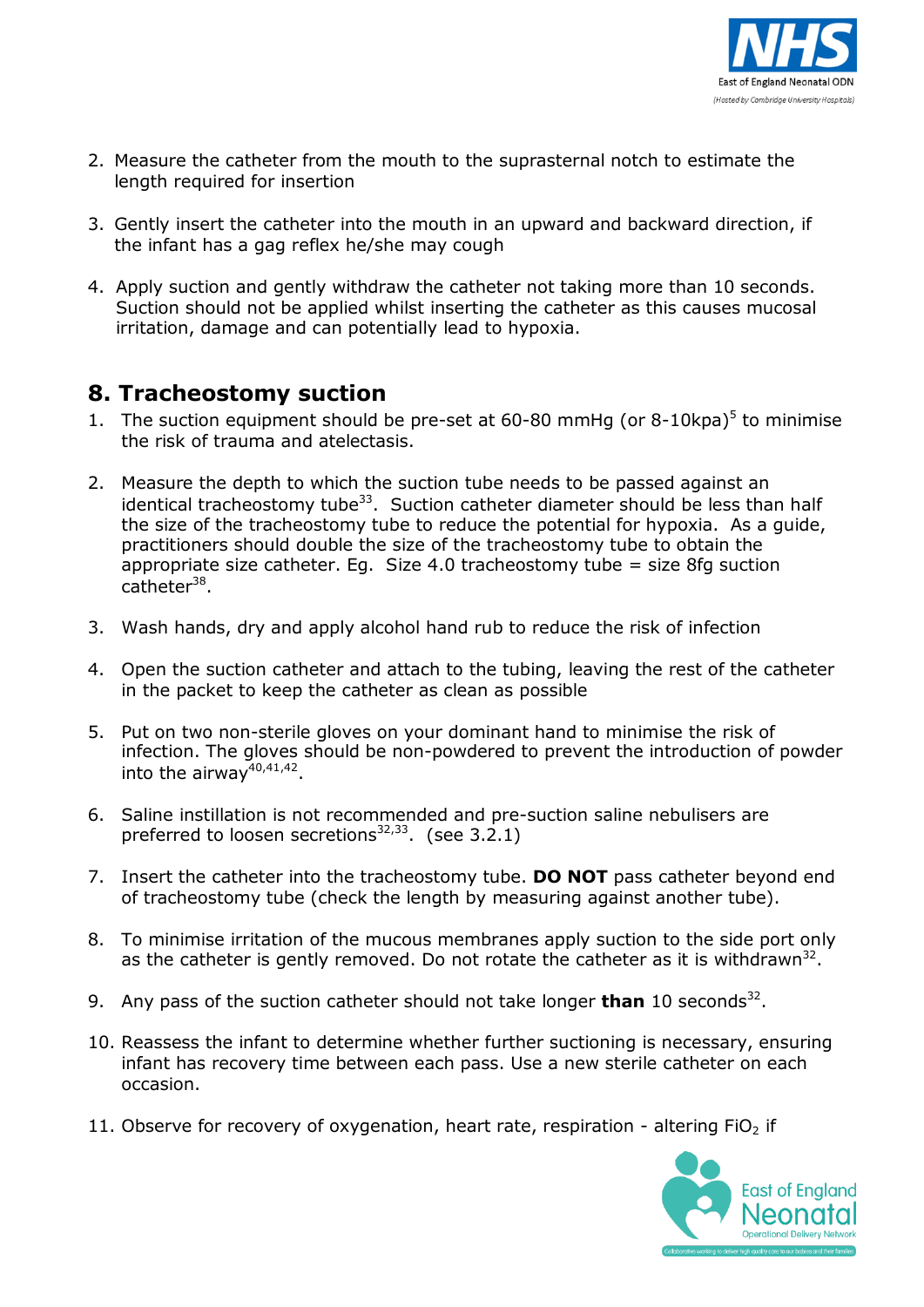

necessary.

- 12. Disconnect and dispose of the catheter. Clear the suction tubing with water. Attach a new catheter ready for the next use.
- 13. Record the suctioning event on the ITU chart, indicating the amount, colour and consistency. Secretions are likely to be blood stained in the first 24 hours.

#### **9. Signs that suctioning has been effective**

- Reduced work of breathing
- Reduced respiratory rate in the unventilated infant
- **Increased oxygen saturation**
- Chest movement improves
- **Mv/Vt improves**
- Apnoea & bradycardia events lessen
- Visible evidence of secretion removal
- Absence of audible/visible secretions in the upper airway
- **Improving blood gases**

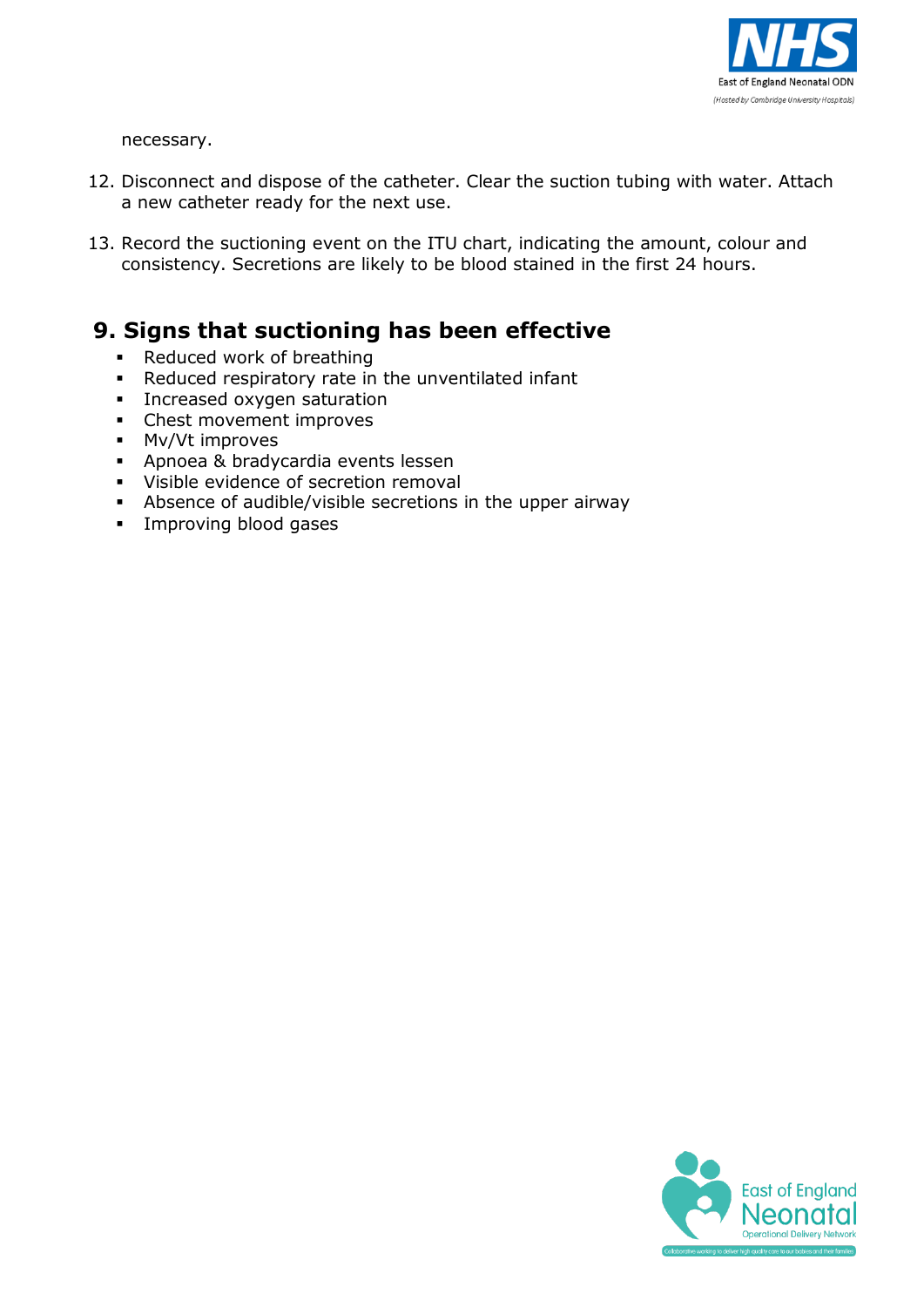

#### **References**

- 1. Levene, Tudehope and Thearle (2000) *Essentials of neonatal medicine* 3 rd Ed. p 123 Blackwell Science Ltd. Oxford and London. [III]
- 2. Czarnecki ML, Kariac CL. (1999) Infant basal-pharyngeal suctioning; is it beneficial? *Pediatric Nursing*. March/April 25(2):193-6,218. [III]
- 3. Day T, Wainwright SP, Wilson-Barnett J. (2001) An evaluation of a teaching intervention to improve the practice of endotracheal suctioning in intensive care units. *Journal of Clinical Nursing.* September;10(5):682-696. [IIb]
- 4. Jolly,E and Summers, D. (2010) Management of respiratory disorders. In Boxwell,
- G. Neonatal intensive care nursing. 3<sup>rd</sup> Ed. Abingdon: Routledge. [IV]
- 5. Gardner, SL, Enzman-Hines, M and Dickey, LA. (2011) Respiratory diseases. In Gardner, SL, Carter, BS, Enzman-Hines, MI and Hernandez, JA. Merenstein and Garner's handbook of neonatal intensive care. 7<sup>th</sup> Ed. Missouri: Elsevier. [IV]
- 6. Kinloch D (2000) Installation of normal saline during endotracheal suctioning: effects on mixed venous oxygen saturation. *American Journal of Critical Care*. January;9(1):78-9. [III]
- 7. Evans JC. (1991) Incidence of hypoxemia associated with care-giving in premature infants. *Neonatal Network.* September;10(2):17-24.[III]
- 8. Evans JC. (1992) Reducing the hypoxemia, bradycardia and apnea associated with suctioning in low birth weight infants. *Journal of Perinatology.* June;12(2):137-42.  $[III]$
- 9. Tan AM, Gomez JM, Mathews J, Williams M, Paratz J, Rajadurai VS. (2005) Closed versus partially ventilated endotracheal suction in extremely preterm neonates: physiological consequences. *Intensive Critical Care Nursing.* August;21(4):234-42. Epub. [Ib]
- 10. Simbruner G, Coradello H, Fodor M, Havelec L, Lubec G, Pollak A (1981) Effect of tracheal suction on oxygenation, circulation and lung mechanics in newborn infants. *Archives of Disease in Childhood*. 56 (5):326-330 [Ib]
- 11. Kleiber C, Krutzfeld N, Rose EF. (1988) Acute histologic changes in the tracheobronchial tree associated with different suction catheter insertion techniques. *Heart Lung*. January;17(1):10-14. [IIa]
- 12. Thakur A, Buchmiller T, Atkinson J. (2000) Bronchial perforation after closedtube endotracheal suction. *Journal of Pediatric Surgery*. September;35(9):1353-5. [III]

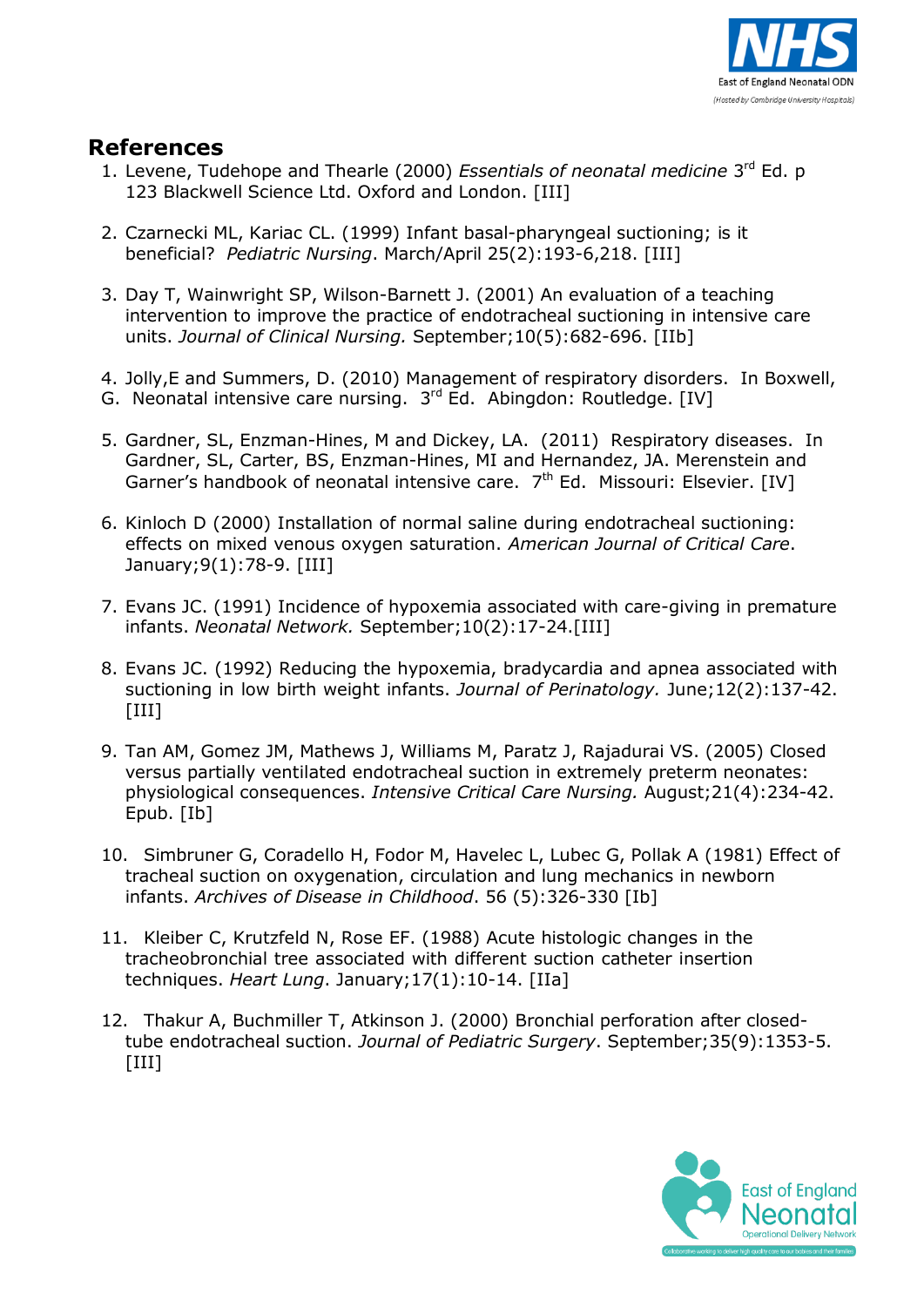

- 13. Garcia-Aparico L, Castanon M, Tarrado X, Rodriguez L, Iriondo M, Morales L. (2002) Bronchial complication of a closed-tube endotracheal suction catheter. *Journal of Pediatric Surgery.* October;37(10):1483-4. [III]
- 14. Durand M, Sangha B, Hoppenbrouwers T, Hodgman JE. (1989) Cardiopulmonary and intracranial pressure changes related to endotracheal suctioning in preterm infants. *Critical Care Medicine.* June;17(6):506-10. [III]
- 15. Bernert G et al. (1997) The effect of behavioural states on cerebral oxygenation during endotracheal suctioning of preterm babies. *Neuropediatrics*. April;28(2):111-5. [IIb]
- 16. Kaiser JR, Gauss CH, Williams DK. (2008) Tracheal suctioning is associated with prolonged disturbances of cerebral haemodynamic in very low birth weight infants. *Journal of Perinatology.* 28:34-41 [III]
- 17. Anand KJS, Barton RA, McIntosh N, Lagercrantz H, Pelausa E, Young TE, Vasa R. (1999) Analgesia and sedation in preterm neonates who require ventilatory support: results from the NOPAIN trial. *Archives of Pediatric and Adolescent Medicine.* April;153(4):331-8. [Ib]
- 18. Ward-Larson, C, Horn, RA, Gosell, F. (2004) The efficacy of facilitated tucking for relieving procedural pain of endotracheal suctioning in very low birth weight infants. *MCN. The American Journal of Maternal/Child Nursing.* May-June 29 (3), 151-158. [Ib]
- 19. Puchalski, ML. (2007) Should normal saline be used when suctioning the endotracheal tube of the neonate? *Medscape Nurses.*  [www.medscape.com/viewarticle/552862](http://www.medscape.com/viewarticle/552862)
- 20. Shorten D, Byrne P, Jones R (1991) Infant responses to saline instillations and endotracheal suctioning. *Journal of Obstetric, Gynecological and Neonatal Nursing*. 20 (6): 464 - 469 [IIa]
- 21. Beeram MR, Dhanireddy R (1992) Effects of saline instillation during tracheal suction on lung mechanics in newborn infants. *Journal of Perinatology* 12 (2):120- 123 [IIb]
- 22. Pritchard M, Flenady V, Woodgate P (2010) Pre-oxygenation for tracheal suctioning in intubated, ventilated newborn infants. *The Cochrane Database of Systematic Reviews* (1) CD000427*.* [Ia]
- 23. Hodge D (1991) Endotracheal suctioning and the infant: A nursing care protocol to decrease complications. *Neonatal Network*. 9 (5):7-15 [IV]
- *24.* Singh NC, Kissoon N, Frewen T, Tiffin N. (1991) Physiological responses to endotracheal and oral suctioning in paediatric patients: the influence of

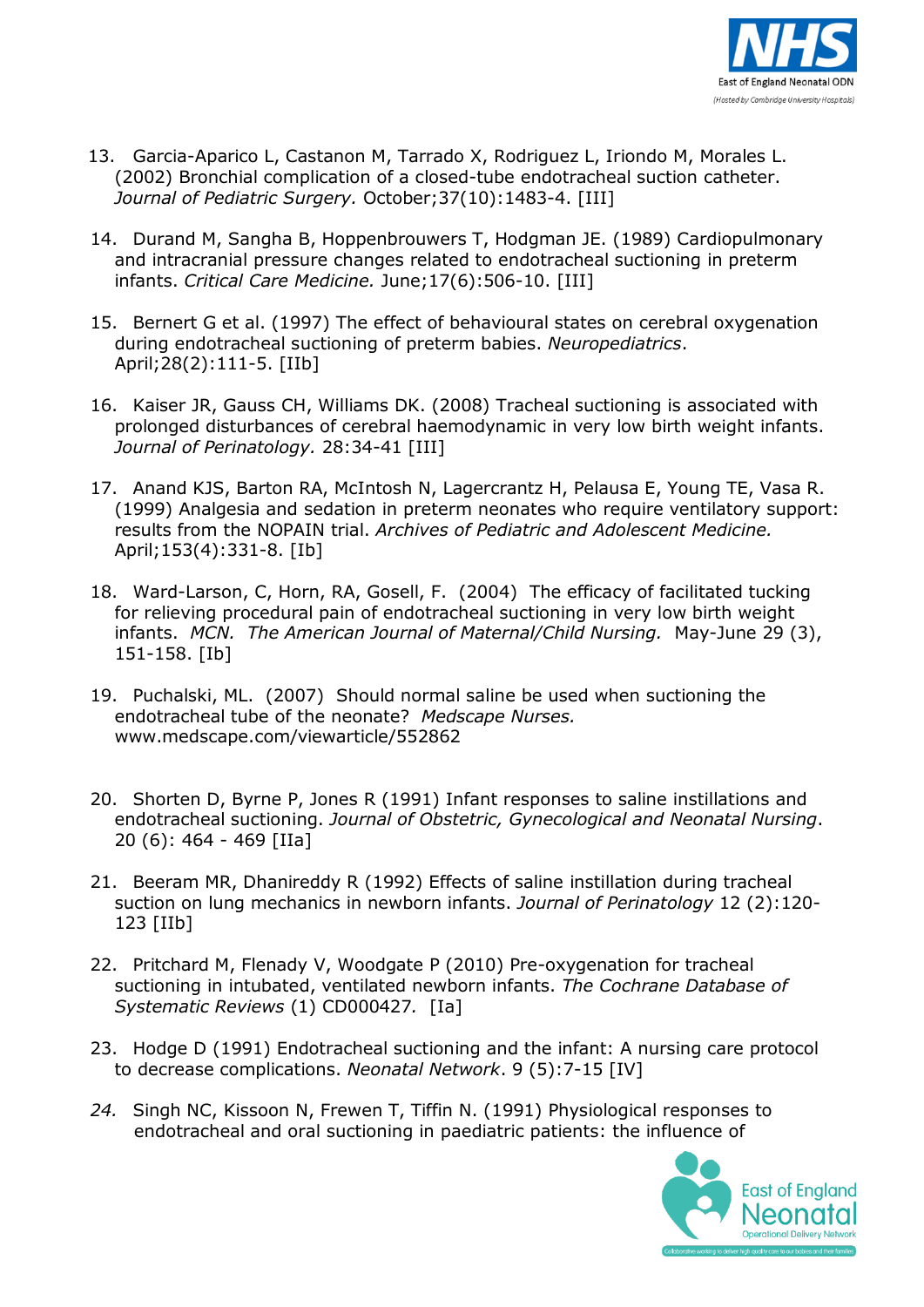

endotracheal tube sizes and suction pressures. *Clinical Intensive Care.* 2(6):345- 50. [III]

- 25. Taylor, JE, Hawley, G, Flenady, V, Woodgate, PG. (2011) Tracheal suction without disconnection in intubated ventilated neonates. *Cochrane Database of Systematic Reviews.* (12) CD003065. [Ia]
- *26.* Kiraly NJ, Tingay DG, Mills JF, Morley CJ, Copnell B. (2008) Negative tracheal pressure during neonatal endotracheal suction. *Pediatric Research.* July;64(1):29- 33. [III]
- 27. Howard F. (1994) Endotracheal suctioning and the neonate. *Pediatric Nursing.*6(7):14-17. Cited in: Wallace JL (1998) Suctioning - a two edged sword: reducing the theory-practice gap. *Journal of Neonatal Nursing*.4(6):12,14-17.  $[IV]$
- 28. Gillies, D, Spence, K. (2011) Deep versus shallow suction of endotracheal tubes in ventilated neonates and young infants. *Cochrane Database of Systematic Reviews (*7) CD003309. [1a]
- 29. Youngmee A, Yonghoon J. (2003) The effects of the shallow and the deep endotracheal suctioning on oxygen saturation and heart rate in high-risk infants. *International Journal of Nursing Studies.*40:97-104. [IIa]
- 30. Dixon, M. (2010) Suctioning. In Trigg, E and Mohammed, TA. Practices in children's nursing: guidelines for hospital and community. 3<sup>rd</sup> Ed. Edinburgh: Churchill Livingstone. [Ia]
- 31. Gillies D, Spence K. (2011) Deep versus shallow suction of endotracheal tubes in ventilated neonates and young infants. Cochrane Database of Systematic Reviews 2011, Issue 7. Art. No.: CD003309. DOI: 10.1002/14651858.CD003309.pub2.
- 32. Wilson, M. (2005) Paediatric tracheostomy. *Paediatric Nursing* 17(3), 38-44.  $[IV]$
- 33. Glasper, A, McEwing, G and Richardson, J. (2007) Oxford handbook of children's and young people's nursing. Oxford: Oxford University Press.  $[IV]$
- *34.* Fidment, S. (2010) Tracheostomy care. In Trigg, E and Mohammed, TA. Practices in children's nursing: guidelines for hospital and community.  $3^{rd}$ Ed. Edinburgh: Churchill Livingstone. [Ia]
- 35. Cordero, L, Sananes, M and Ayers, LW. (2001) A comparison of two airway suctioning frequencies in mechanically ventilated, very-low-birthweight infants. *Respiratory Care,* 46, 783-788.

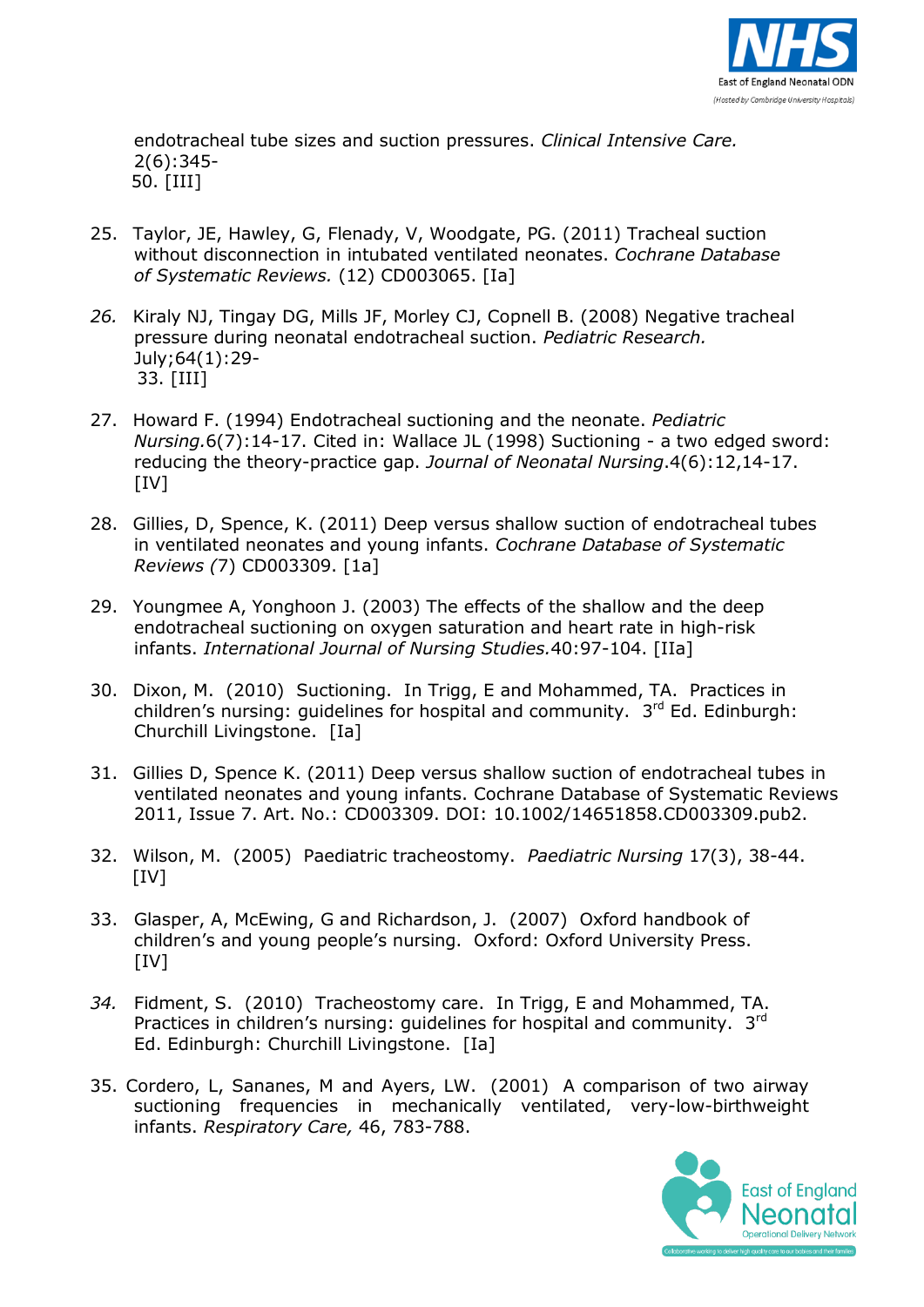

- 36. Gardner, DL and Shirland, L. (2009) Evidence-based guideline for suctioning the intubated neonate and infant. *Neonatal Network* 28(5), 281-302.
- 37. Chiesi (2014): Curosurf (poractant alfa) User's Guide. Obtained 24.04.2015 from <http://www.curosurf.com/UI/pdfs/CurosurfUsersGuide.pdf>
- 38. Morrow et al (2006) Effect of endotracheal suction on lung dynamics in mechanically-ventilated paediatric patients. *Australian Journal of Physiotherapy 52,121-126*
- 39. Patient Safety Alert, (July 2014) Stage One: Warning: Risk of inadvertently cutting in-line (or closed) suction catheters. *[www.england.nhs.uk/patientsafety](http://www.england.nhs.uk/patientsafety)*
- 40. Morrow, B et al (2008) A Comprehensive Review of Pediatric Endotracheal Suctioning: Effects, Indications, and Clinical Practice. *Pediatric Critical Care Medicine 9(5):465-477*
- *41.* Centers for Disease Control & Prevention (2003) Guidelines for Preventing Health-Care--Associated Pneumonia: Recommendations of CDC and the Healthcare Infection Control Practices Advisory Committee. March 26, 2004 / 53(RR03);1-36
- 42. Loveday,HP et al (2014) epic3: National Evidence-Based Guidelines for Preventing Healthcare-Associated Infections in NHS Hospitals in England *Journal of Hospital Infection* 86S1: S1–S70
- 43. Chiruvolu, A et al (2018) Delivery room management of meconium-stained newborns and respiratory support. Pediatrics 2018 vol 142 no6
- 44. Boo, NY et al (2015) Frequent nasopharyngeal suctioning as a risk factor associated with neonatal coagulase-negative staphylococcal colonisation and sepsis. Singapore medical journal March 2015 vol 56 no.3 p 164-168
- 45. McKinley D F, et al (2018) long-term effects of saline instilled during endotracheal suction in pediatric intensive care:A randomized trial. American Journal of critical care Nov 2018 vol 27 no 6 p486 – 494

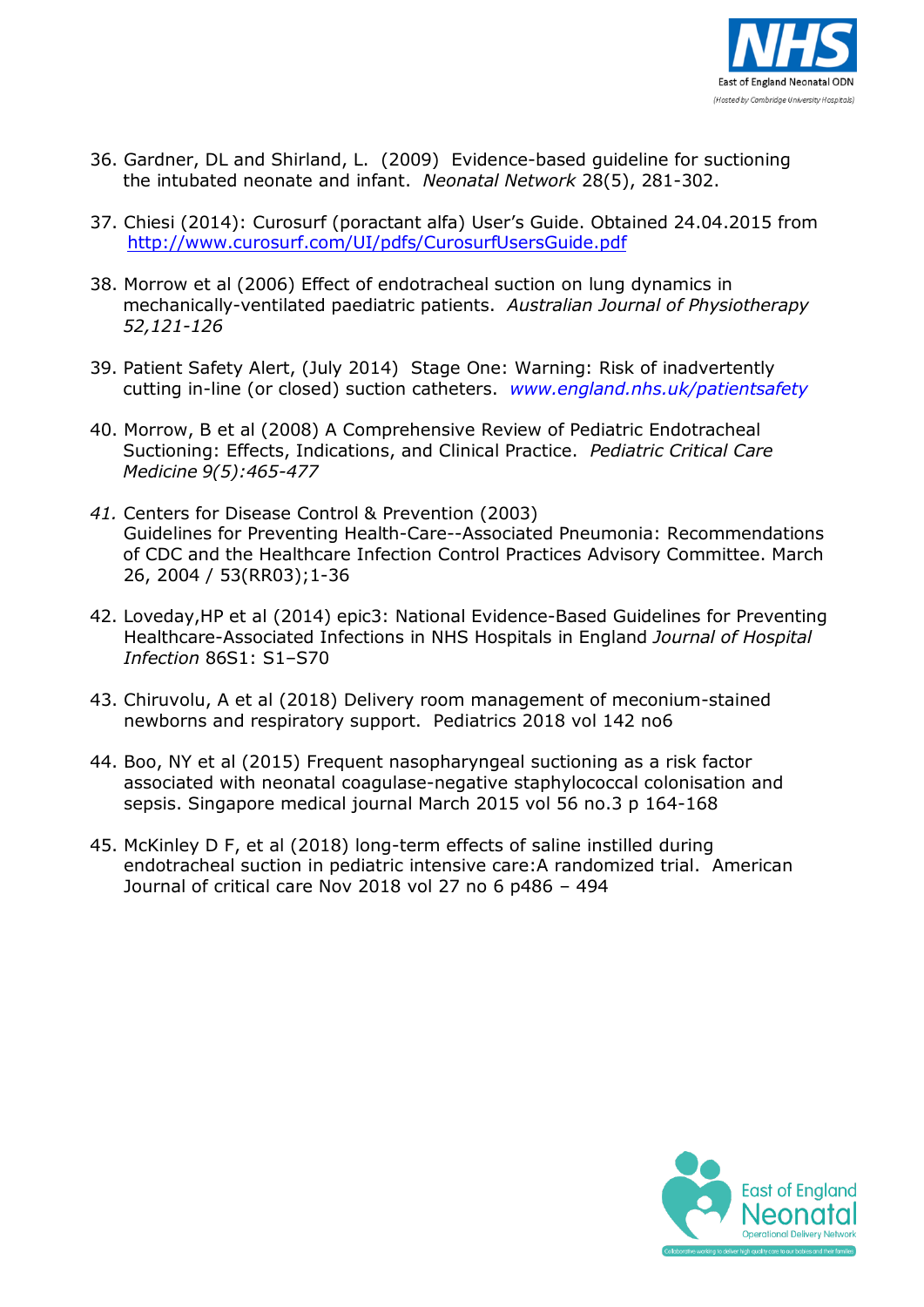

#### **Monitoring compliance with and effectiveness of the Guideline**

Individual units should periodically monitor that the standards set out in this guideline are being met, by review of case notes and charts and an observational audit of infants cared for on the neonatal unit**.**

This can be achieved through annual benchmarking activity and consequent action planning. Poor scores may necessitate more frequent audits to ensure progress is being made.

#### **Disclaimer**

It is your responsibility to check against the electronic library that this printed out copy is the most recent issue of this document.

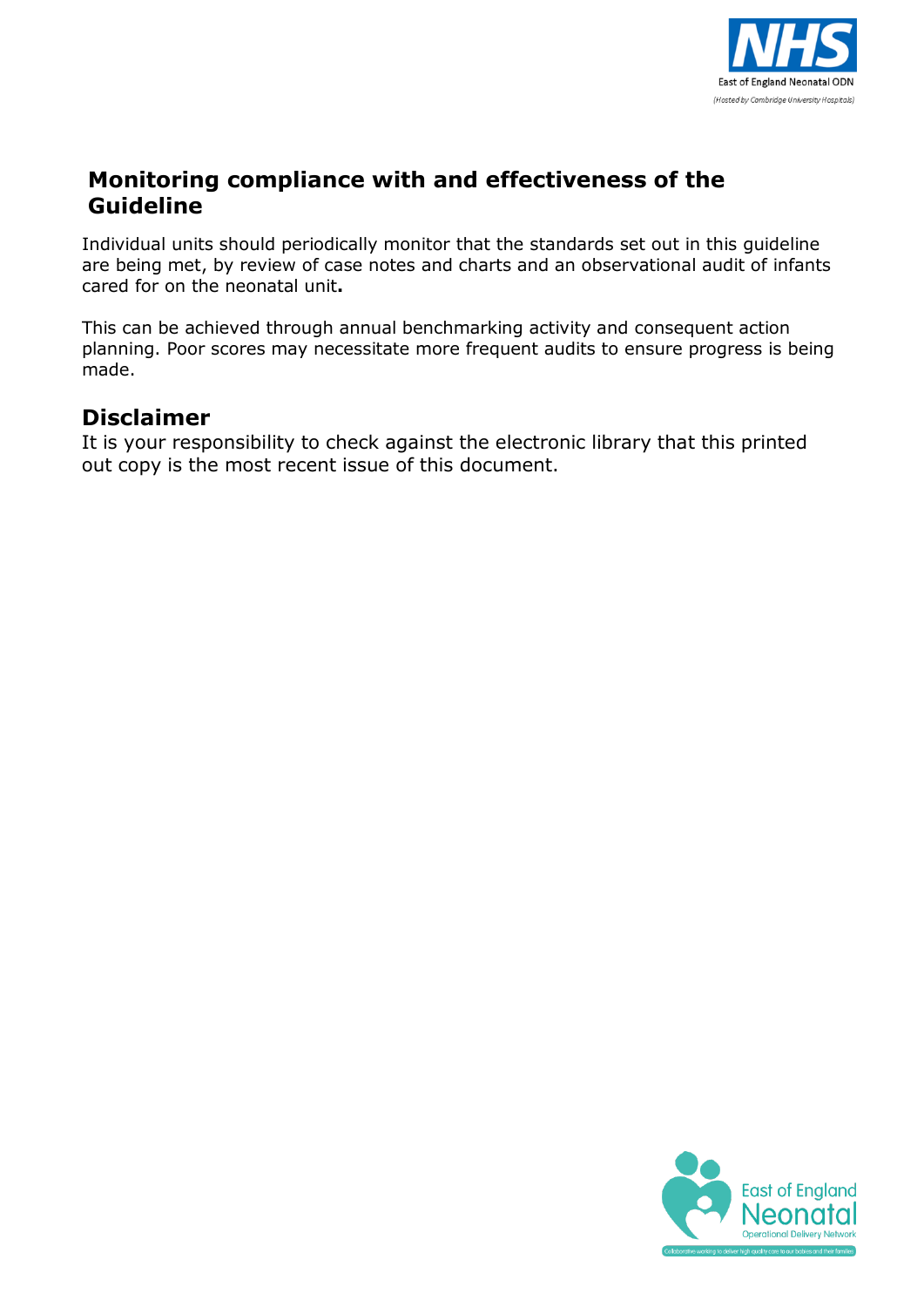

**All Rights Reserved. The East of England Neonatal ODN withholds all rights to the maximum extent allowable under law. Any unauthorised broadcasting, public performance, copying or re-recording will constitute infringement of copyright. Any reproduction must be authorised and consulted with by the holding organisation (East of England Neonatal ODN).**

**The organisation is open to share the document for supporting or reference purposes but appropriate authorisation and discussion must take place to ensure any clinical risk is mitigated. The document must not incur alteration that may pose patients at potential risk. The East of England Neonatal ODN accepts no legal responsibility against any unlawful reproduction. The document only applies to the East of England region with due process followed in agreeing the content.**